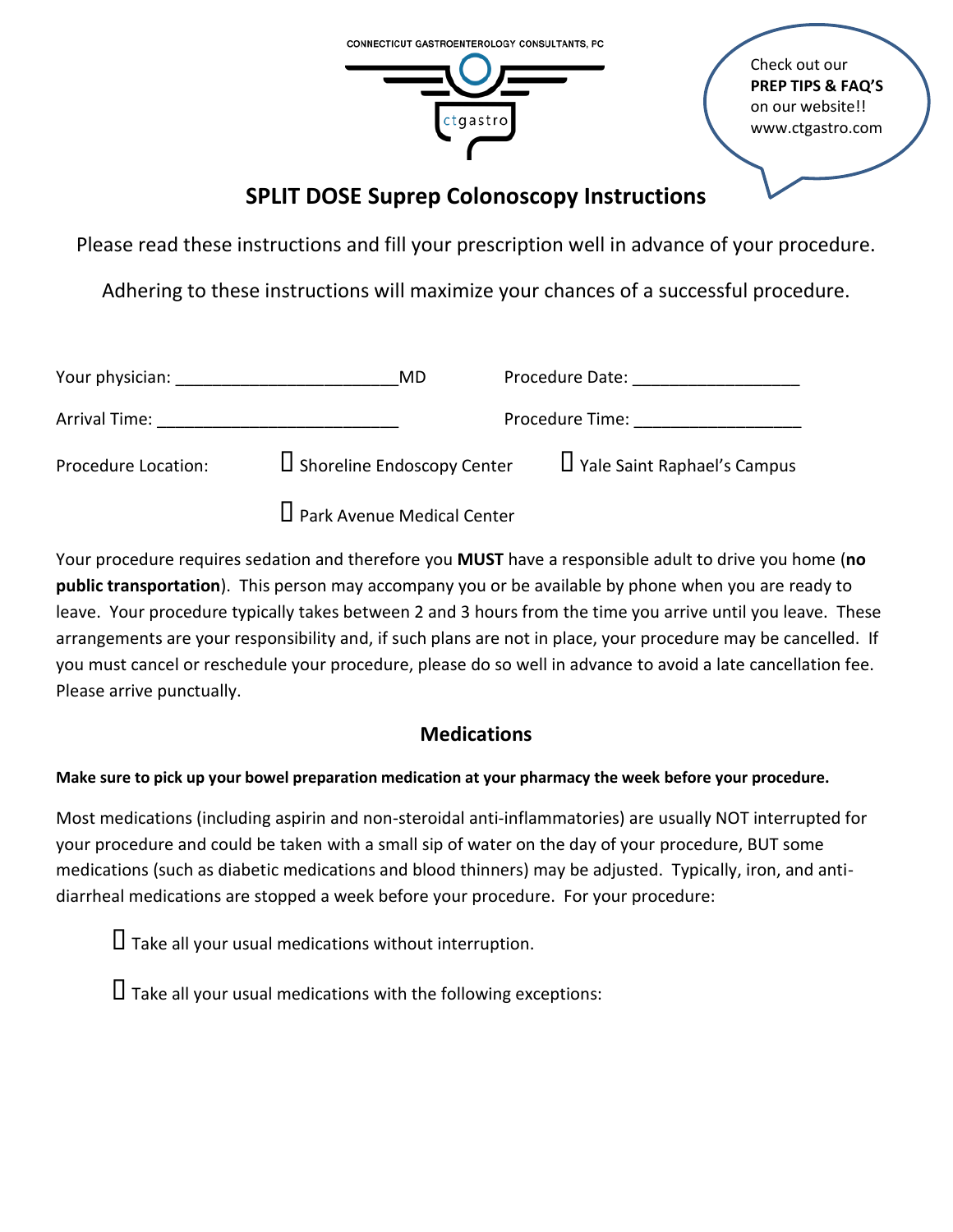### **Suprep Bowel Prep Instructions**

Removing the contents of the colon is essential for a successful colonoscopy. If your bowel is not adequately cleansed, your exam may be limited, and abnormalities may be missed; your procedure could be prolonged; or your exam may be repeated / rescheduled.

## **THE DAY BEFORE your colonoscopy:**

**THE DAY BEFORE** your colonoscopy you can consume a LIGHT breakfast and LIGHT lunch with low fiber foods. **AVOID** whole grains, fibery foods (**NO** nuts, seeds, corn, popcorn, raw vegetables, leafy green vegetables or fruit/berry skins). You can **EAT** carbohydrates (white bread, white pasta, white rice, cereal without fiber), well cooked tender chicken, eggs, fish or lean meats, or mashed potatoes or cooked carrots.

#### **After lunch, only consume clear liquids for the reminder of the day and evening.**

**Clear liquids** include water, coffee/tea, clear broth/bouillon, soda, fruit juice (without pulp), sports drinks such as Gatorade, PowerAde, Italian ice and jello. (**NO red jello or red liquids**). STAY HYDRATED BY DRINKING CLEAR LIQUIDS. Milk and other dairy products or substitutes are NOT allowed. NO alcoholic beverages.

## **THE EVENING BEFORE your colonoscopy:**

Consume only clear liquids for dinner. Stay hydrated through the prep with plenty of clear liquids.

At **6PM,** mix the first bottle of the Suprep with water and fill to the 16 oz. line on the cup provided and drink it. Follow with another 32 oz. of water!

**6 hours before your colonoscopy (at \_\_\_\_\_AM), mix** the second bottle of the Suprep with water and fill to the 16 oz. line on the cup provided and drink it. Follow with another 32 oz. of water!

**You must finish this second dose of the preparation at least 4 hours before your colonoscopy.** 

### **\*\*\*\*\*\*\*\*NOTHING BY MOUTH 4 HOURS BEFORE YOUR PROCEDURE\*\*\*\*\*\*\*\***

If you are having trouble with the taste of the bowel prep solution, you can flavor it with white grape juice, tea bags, sugar, honey or lemon. Some find it helpful to add ice and drink it through a straw and eat lemon Italian ice afterward.

**\_\_\_\_\_\_\_\_\_\_\_\_\_\_\_\_\_\_\_\_\_\_\_\_\_\_\_\_\_\_\_\_\_\_\_\_\_\_\_\_\_\_\_\_\_\_\_\_\_\_\_\_\_\_\_\_\_\_\_\_\_\_\_\_\_\_\_\_\_\_\_\_\_\_\_\_\_\_\_\_\_\_\_\_\_\_\_\_\_\_**

After taking the laxative prep, you will have diarrhea. In general, stay well hydrated - this will help you feel well and improve the quality of your prep. Rarely, patients experience abdominal cramps, bloating, discomfort or nausea and if this occurs, give yourself a short break of about 30 minutes. These symptoms typically improve with time or with bowel movements.

# **Please call with any questions, concerns or symptoms (203) 777-0304.**